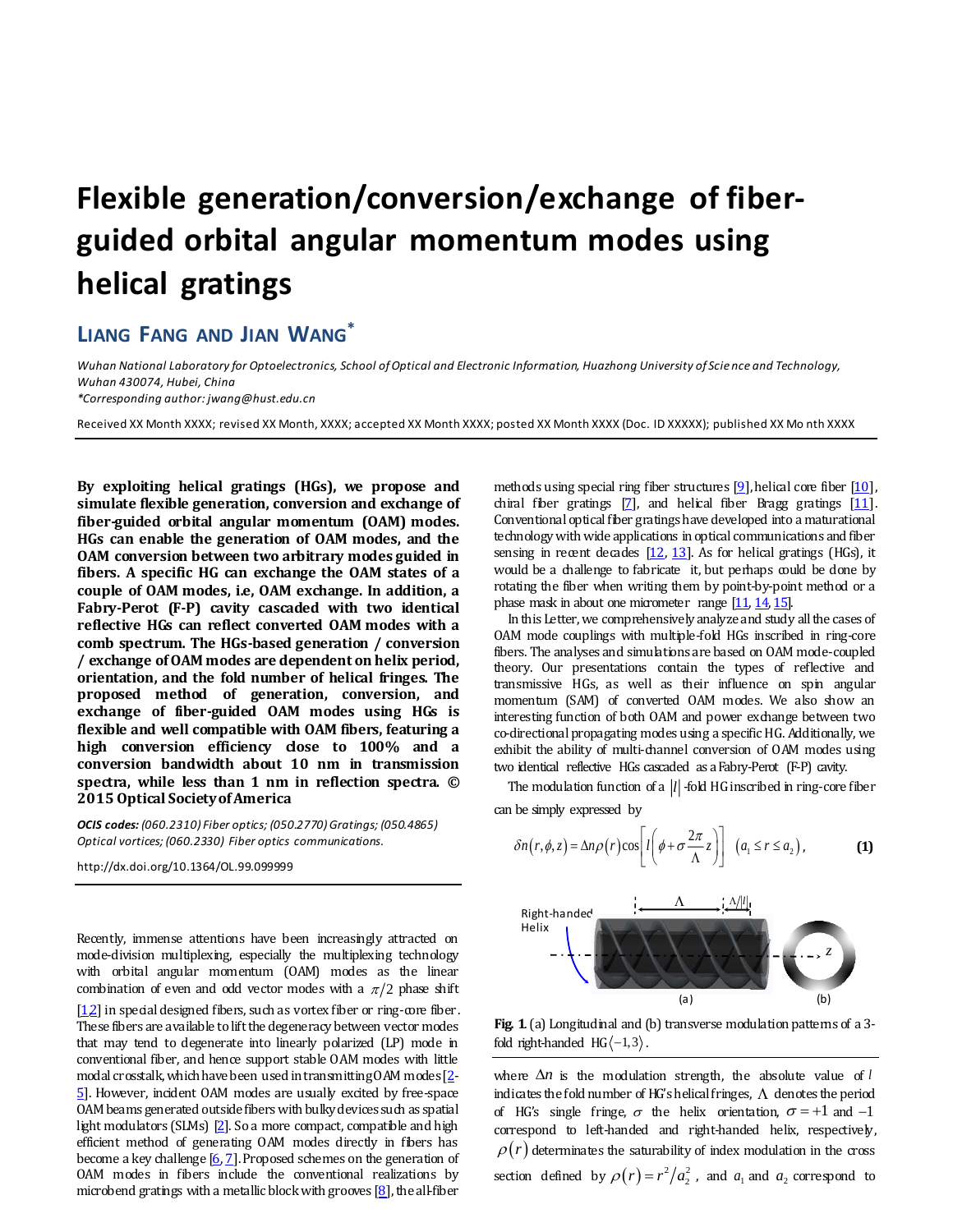inside and outside radii of the structure of ring-core waveguide. In this Letter, we use the sign of  $\langle \sigma, |l| \rangle$  to indicate the character of HGs. As shown in Fig. 1, a 3-fold right-handed HG is inscribed in the waveguide layer of a ring-core fiber, and its longitudinal and transverse refractive index modulation patterns correspond to Fig.  $1(a)$  and  $1(b)$ , respectively. Note that for simplicity the center and cladding structure of this ring-core fiber are not shown here.

The transverse electric field of a circularly polarized OAM mode denoted with  $|s_n, n\rangle$  as reference [10] in optical fiber can be expressed with a matrix,

$$
\mathbf{E}_{n}^{t}\left(r,\phi,z\right)=F_{n}\left(r\right)e^{i\left(n\phi-\beta_{n}z\right)}\begin{bmatrix}1\\s_{n}i\end{bmatrix},\tag{2}
$$

where  $n$  and  $s_n$  denote the topological charge of OAM mode and the charge of SAM, respectively,  $s_n = -1$ ,  $+1$  or 0 correspond to right circular, left circular or linear polarization, respectively,  $\omega$  is angular frequency,  $\beta$ <sub>n</sub> represents the propagation constant of the OAM mode, defined by  $\beta_n = 2\pi n_{\text{eff}} / \lambda$ ,  $n_{\text{eff}}$  effective refractive index of corresponding vector mode in fibers  $[5]$ , and  $F_n(r)$  corresponds to radial function of electric field.

When an OAM mode  $|s_n, n\rangle$  with amplitude A is perturbed by a  $|l|$  fold HG, it may couple its power into another OAM mode  $|s_m, m\rangle$  with amplitude B. The coupled-mode equations based on OAM modes can be deduced and written as [16, 17]

$$
\begin{cases}\n\frac{dA}{dz} + i\kappa_{nm} B e^{-i2\delta z} = 0\\ \n\frac{dB}{dz} + i\kappa_{mn}^* A e^{i2\delta z} = 0\n\end{cases}
$$
\n(3)

where  $\kappa_{nm} = -\kappa_{mn}^*$ , and

$$
\kappa_{nm} = \frac{\omega \varepsilon_0 n_2^2 \Delta n (1 + s_n s_m)}{4a_2^2} \int_{a_1}^{a_2} \int_0^{2\pi} F_n(r)^* \cdot F_m(r) \exp[i(m - n + l)\phi] r^3 dr d\phi
$$
  
 
$$
\propto (1 + s_n s_m) \cdot \int_0^{2\pi} \exp[i(m - n + l)\phi] d\phi
$$

where  $\ast$  denotes operation of conjugate transpose,  $\omega$  and  $\varepsilon_{_0}$  are angular frequency and dielectric constant in vacuum, respectively, and  $n<sub>2</sub>$  is the refractive index of the ring-core waveguide. These differential equations can be solved in accordance with reference  $[17]$ .

In the case of power coupling between two co-directional propagating OAM modes, the detuning factor is

$$
\delta = \frac{1}{2} \left( \beta_m - \beta_n - \sigma l \frac{2\pi}{\Lambda} \right).
$$
 (5)

As for the type of co-directional coupling of HGs  $\langle \sigma, |l| \rangle$ , the rule of coupling OAM modes must be followed by:

1) The HGs do not change the polarization state of coupled OAM modes, due to the same signs of  $s_n$  and  $s_m$  that should be taken, as shown in Eq. (4), otherwise the coupling coefficient will become zero;

2) The topological charges  $n$  and  $m$  of two coupled OAM modes and the fold number of helical fringes  $|l|$  should meet the angular momentum matching condition:  $n - m = l$ ;

3) The phase matching condition takes the form:  $\beta_m - \beta_n = 2\pi\sigma l/\Lambda$ , and the helix orientation is determined by  $\sigma = \text{sign}[(\beta_m - \beta_n)l].$ 

We take the case of conversion between two right circularly polarized OAM modes as examples, the coupled OAM modes and HGs with respect to helical orientation and the fold number of helical fringes should be unified as follows:

$$
|{-1,-j}\rangle \leftarrow \xrightarrow{\langle +1,|k-j|\rangle} -1,-k \rangle \qquad (j \neq k), \qquad (6\text{-a})
$$

$$
|-1,+j\rangle \leftarrow \xleftarrow{\langle +1,|j-k|\rangle} -|-1,+k\rangle \qquad (j \neq k), \qquad \textbf{(6-b)}
$$

$$
|-1,-j\rangle \leftarrow \xrightarrow{\langle -1,j+k\rangle} -1,+k\rangle \qquad (j-k \ge 1), \qquad (6-c)
$$

$$
|{-1,-j}\rangle \leftarrow \xrightarrow{\langle +1,j+k \rangle} \langle -1,+k \rangle \qquad (j-k<1) \,, \tag{6-d}
$$

where the  $j$  and  $k$  are non-negative integers. The case of conversion between two left circularly polarized OAM modes is similar to the above analysis.

If the mode coupling occurs between two contra-directional propagating OAM modes, the detuning factor of the coupled mode equation has the form

$$
\delta = -\frac{1}{2} \left( \beta_m + \beta_n + \sigma l \frac{2\pi}{\Lambda} \right). \tag{7}
$$

Relative to the forward propagation, the reflected OAM mode would change its polarization direction, i.e., the sign of SAM will be reversed, as well as the charge sign of OAM due to reflection by HGs. It can be explained by that the relative phase between the forward and backward propagating modes is shifted by 180°, as do mirrors in free space propagation  $[18]$ . Therefore, the angular momentum matching fcondition should be replaced by  $n + m = l$ , and the phase matching condition is taken in the form of  $\beta_m + \beta_n = -2\pi\sigma l/\Lambda$ . The helical

orientation is then determined by  $\sigma = \text{sign}\big[ -(\beta_m + \beta_n)l \big]$ .

Similarly, taking the case of conversion between one right and one left circularly polarized OAM modes as examples, the coupled OAM modes and corresponding HGs should be unified as follows:

$$
|{-1,-j}\rangle \xleftarrow{\langle +1,j-k\rangle} |{+1,+k}\rangle \qquad (j>k), \qquad (8\text{-a})
$$

$$
|{-1,-j}\rangle \leftarrow \xrightarrow{\langle -1,k-j\rangle} |{+1,+k}\rangle \quad (j < k), \tag{8-b}
$$

$$
|-1,+j\rangle \leftarrow \xrightarrow{\langle -1,j+k\rangle} +1,+k\rangle \quad (j \neq k), \tag{8-c}
$$

$$
|{-1,-j}\rangle \xleftarrow{\langle +1,j+k\rangle} \rightarrow |+1,-k\rangle \quad (j \neq k), \tag{8-d}
$$

$$
|{-1},-j\rangle \leftarrow^{\text{uniform}} |{+1},+j\rangle, \qquad (8\text{-}e)
$$

where  $j$  and  $k$  are non-negative integer. Especially, for the OAM mode coupling between  $|s,n\rangle$  and  $|-s,-n\rangle$  , the gratings needn't to be taken as helical modulation, a conventional uniform fiber Bragg gratings (FBGs) just can realize the OAM mode's reflection [18].

In the following simulations, the parameters of ring-core fiber are chosen as follows: the inside and outside radii of ring-core waveguide are  $a_1 = 3.00$   $\mu$ m,  $a_2 = 4.40$   $\mu$ m, respectively, and the refractive index of innermost layer and equivalently infinite cladding are set as  $n_1 = n_3 = 1.62$ , that of ring-core waveguide is  $n_2 = 1.689$ . This kind of high contrast index ring-core fiber has been used to theoretically support and transmit OAM modes  $[6, 19]$ , and can be achieved in practical fabrication  $[20]$ . In this Letter, the refractive index difference is taken as  $\Delta = 0.04$  to support 12 vector modes with negligible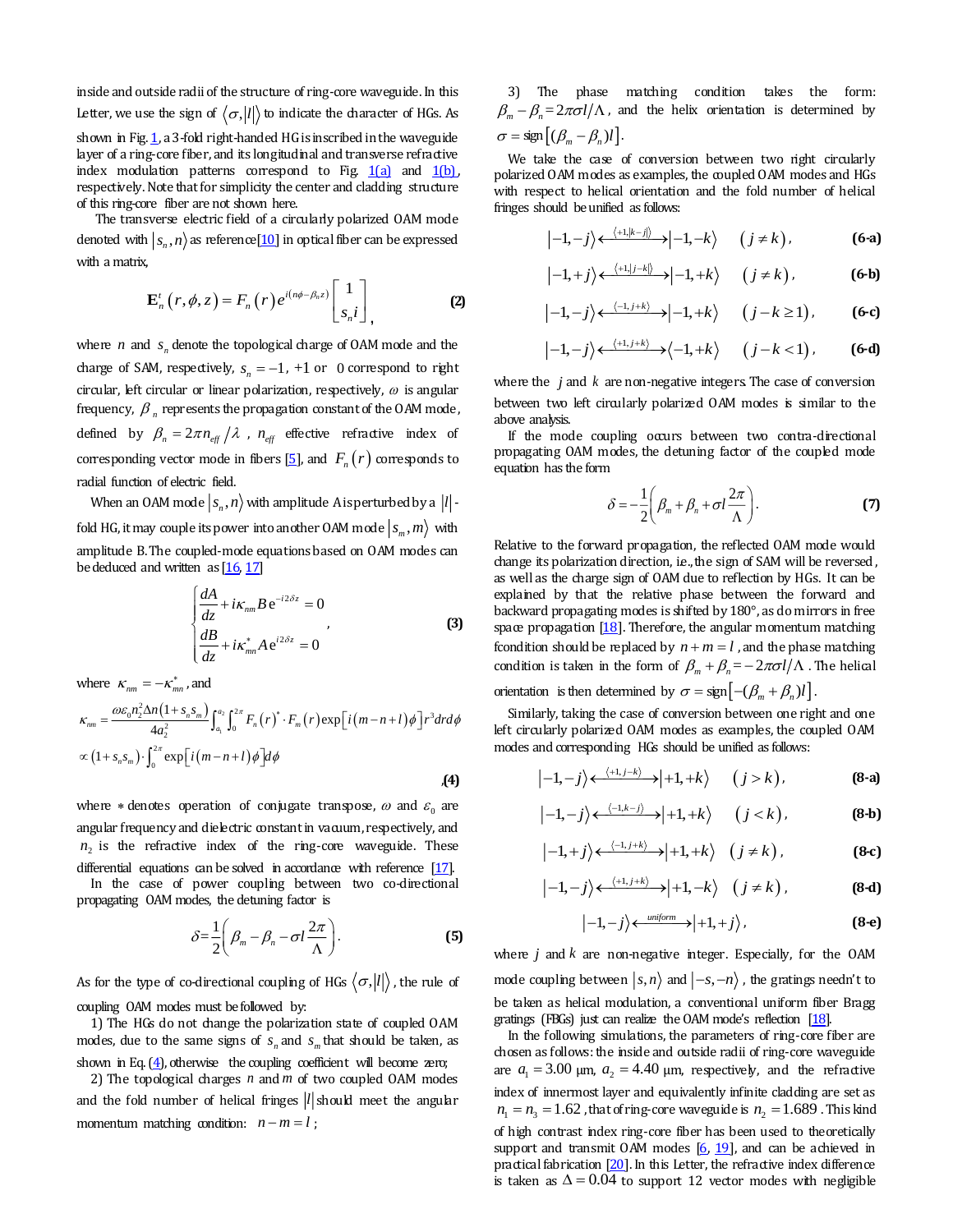degeneracy (  $\Delta n_{\text{eff}} > 10^{-4}$  ), corresponding to enough OAM modes supported with low inter-mode crosstalk at 1550nm. In simulations, to clarify the total angular momentum of mode, we use helical wavefronts to represent OAM states, and left or right-handed circles to denote the circular polarization states of OAM modes.



**Fig. 2.** The conversion of modes from  $|+1,0\rangle$  to  $|+1,+3\rangle$ , and from  $\ket{-1,-1}$  to  $\ket{-1,+2}$  by HG  $\langle +1,3\rangle$  . (a) Conversion of helical phase . (b) Conversion spectrum of optical power.

Firstly, we show the case of co-directional OAM mode coupling. We design a 3-fold HG to show the conversion of modes from  $\ket{+1,0}$  to  $+1, +3$  and from  $\vert -1, -1 \rangle$  to  $\vert -1, +2 \rangle$ , respectively. The grating parameters are designed with helical character  $\langle +1, 3 \rangle$  , grating period  $\Lambda$ =362.0  $\mu$ m, length  $L = 2.0$  cm, and modulation strength  $\Delta n$  = 4.83 $\times 10^{-5}$  , respectively, based on the conditions of both phase matching and angular momentum matching, as well as strong coupling interaction [17]. The phase conversion and power exchange of these modes is shown in Fig.  $2$ . From Fig.  $2(b)$ , one can see that there are two resonant wavelengths at 1465 nm and 1550 nm respectively corresponding to two kinds of OAM conversion shown in Fig.  $2(a)$ . The coupling efficiency can be increased to close to 100% by increasing grating length or modulation strength. Actually, according to the detuning factor shown in Eq.  $(5)$ , the phase matching condition of OAM modes coupling can be amended as  $\beta_m - \beta_n = 2\pi \sigma l/t\Lambda$ ,  $\left( t = 1, 2, 3, ..., l \right)$  , thus one specific HG can realize more than one type  $\overline{a}$ of OAM conversion. Here, for coupling from  $|+1,0\rangle$  to  $|+1,+3\rangle$ ,  $t=1$ ; while for coupling from  $\ket{-1,-1}$  to  $\ket{-1,+2}$ ,  $t=3$ . The bandwidth of conversion from  $|-1,-1\rangle$  to  $|-1,+2\rangle$  is larger than that of conversion from  $|+1,0\rangle$  to  $|+1,+3\rangle$ . Such phenomenon can be explained as follows. For the latter case, mode coupling interacts with more grating periods than that for the former case due to the smaller actual period of HG in the case of the latter coupling, in other words, the peak height increases with increasing the number of periods and modulation strength while the peak width decreases [17]. One can degrade ( $M_{\text{eff}}$ ,  $M_{\text{eff}}$ ) corresponding to example that the constrained and the expectation of the form of example in the form of example in the form of example in the form of experimentation of example in the form o

to the coupled modes  $|+1,0\rangle$  and  $|-1,-1\rangle$ , which can be explained by the expression of coupling coefficient in Eq.  $(4)$ . We can achieve the conversion between two arbitrary OAM modes using the HGs at arbitrary wavelength, provided that both the phase matching and angular momentum matching conditions are well satisfied.



**Fig. 3**. The conversion from fundamental mode  $\ket{-1,0}$  to OAM mode  $+1, +2$  by reflective HG $\langle -1, 2 \rangle$ . (a) Conversion of phase front. (b) Reflection spectrum of optical power.



Fig. 4. OAM and power exchange between two codirectional propagating modes  $|+1,+1\rangle$  and  $|+1,+3\rangle$ through  $HG \langle +1, 2 \rangle$ . (a) Exchange of helical phase. (b) and (c) Exchange of optical power.

We design a reflective HG  $\langle -1, 2 \rangle$  to generate OAM mode  $+1, +2$  contra-directionally from the fundamental mode  $\ket{-1,0}$ . The grating parameters are set as  $\Lambda$ =0.935  $\mu$ m,  $L$  = 0.80 cm, and  $\Delta n = 3.8 \times 10^{-4}$  . The conversion of phase front and optical power of these modes are demonstrated in Fig. 3. One can see that the reflected bandwidth of contra-directional spectrum is less than 1 nm when compared with the large conversion bandwidth more than 10 nm in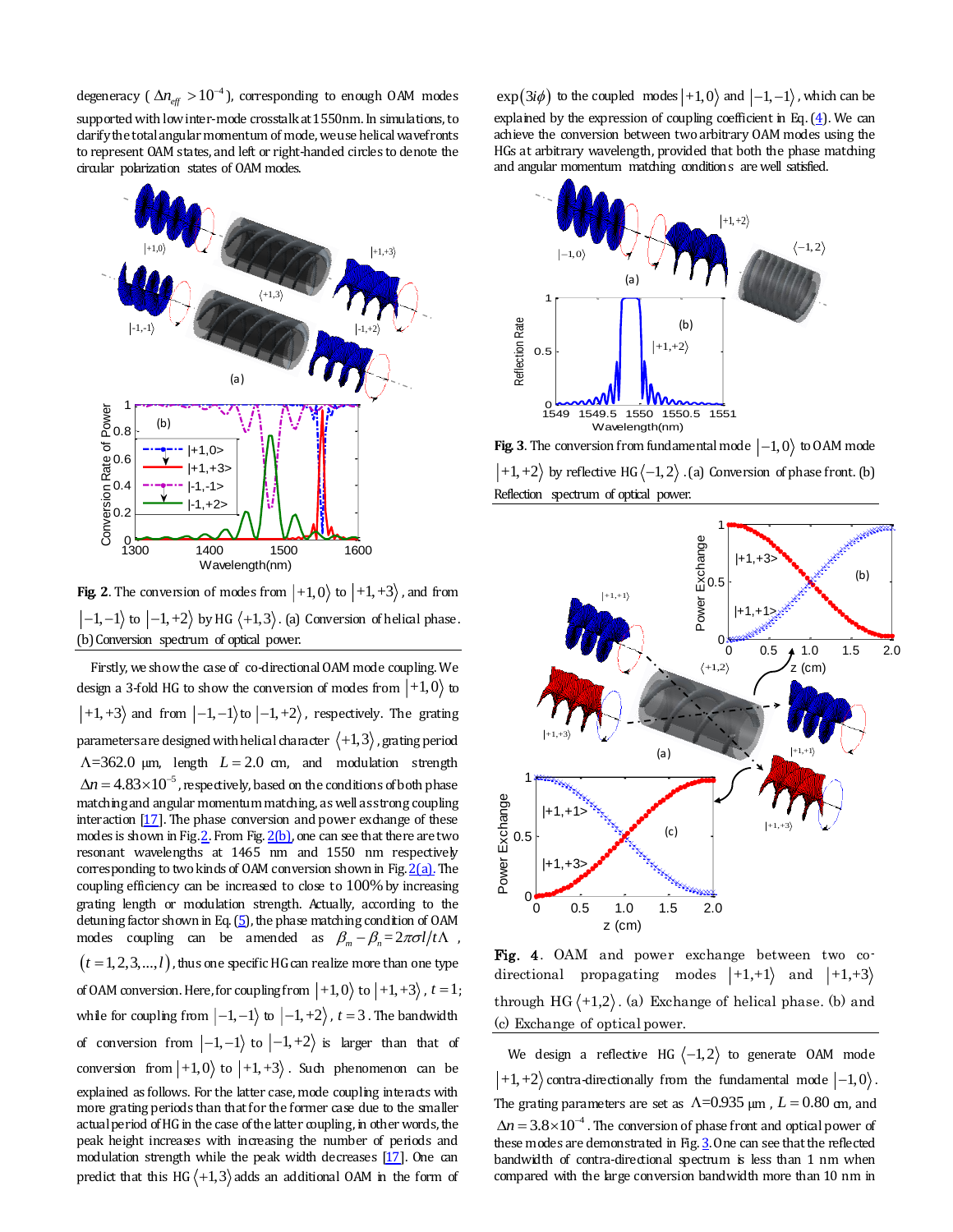the co-directional coupling. This difference of bandwidth is cased by the resonance condition of gratings and wavelength dispersion [17]. It should be noted that the reflected OAM mode has change its polarization direction, i.e., the SAM has reverse its sign due to reflection by the HG.

In addition we present the function of OAM and power exchange between two co-directional propagating modes through one HG in Fig.  $\frac{4}{2}$ . The grating parameters are set as  $\Lambda = 273.0$  µm,  $L = 2.0$  cm and  $\Delta n = 4.5 \times 10^{-5}$ . Two modes  $|+1,+1\rangle$  and  $|+1,+3\rangle$  are launched

into the HG simultaneously. After transmitting through the HG  $\langle +1,2 \rangle$  ,

the OAM states of these two modes are exchanged as shown in Fig. 4(a). Meanwhile, the power evolutions of two OAM modes along the length of HG are shown in Fig.  $4(b)$  and  $4(c)$ . The efficiency of OAM exchange here is simulatively greater than 98%. In theory, the exchange efficiency can reach 100%, by adequately increasing the modulation strength or grating length. This coupling function of HGs may have a potential application in data exchange in OAM communications [1].



**Fig. 5**. (a) The schematic diagram of F-P cavity consisting of two identical reflective HGs  $\langle -1, 2 \rangle$ . (b) Reflection spectrum. (c) Transmission spectrum of F-P cavity.

Finally, we study the OAM spectral character of two identical reflective HGs cascaded as an F-P cavity, similar to that consisting of two FBGs  $[21]$ . The schematic diagram of this F-P cavity is shown in Fig. 5(a). The simulated reflection and transmission spectra are shown in Fig.  $5(b)$  and  $5(c)$ , respectively. The grating parameters set are the same with those in Fig.  $(3)$  , and the length of F-P cavity is  $L_c = 2.0$  cm. One can see that the angular momentum state of transmission spectrum is  $\ket{-1,0}$ , while that of reflection spectrum is  $\ket{+1,+2}$ , which is due to the back and forth conversion of the angular momentum states by two reflective identical HGs. Since the spectra in Fig. 5 are superpositions of the single HG reflection (or transmission) spectrum and the longitudinal modes of the F-P cavity, they appear as comb spectra [22]. The reflection efficiency of HG-based F-P cavity can be deduced as  $[21]$ 

$$
R_{F-P} = \frac{4R\sin^2\left[\left(\beta_n + \beta_m\right)L_c/2 + \delta L\right]}{\left(1 - R^2\right) + 4R\sin^2\left[\left(\beta_n + \beta_m\right)L_c/2 + \delta L\right]},\tag{9}
$$

where *R* denotes the reflectivity of each HG, and  $\delta$  is the phase change, defined as Eq.  $(7)$ . The F-P cavity consisting of two identical reflective HGs has a special spectral property, and may be applied to spectral processing of OAM mode conversion.

In conclusion, we present a theoretical study of flexible generation, conversion, and exchange of fiber-guided OAM modes using helical optical gratings inscribed in ring-core fibers. We also show multichannel conversion of OAM modes using a F-P cavity consisting of two identical reflective helical gratings. Theoretically, we can achieve arbitrary conversion between two fiber-guided OAM modes using well designed HGs. We believe that it is a promising method for fiber-based generation, date exchange, and spectra processing of OAM modes, and may have some potential applications in OAM multiplexing in fiber communications.

**Funding.** National Basic Research Program of China (973 Program, 2014CB340004); National Natural Science Foundation of China (NSFC, 11274131, 61222502 and L1222026); the Program for New Century Excellent Talents in University (NCET-11-0182); Wuhan Science and Technology Plan Project (2014070404010201); Fundamental Research Funds for the Central Universities (HUST, 2012YQ008 and 2013ZZGH003); the seed project of Wuhan National Laboratory for Optoelectronics (WNLO).

## **References**

- 1. J. Wang, J. Yang, I. M. Fazal, N. Ahmed, Y. Yan, H. Huang,Y. Ren, Y. Yue, S. Dolinar, M. Tur, and A. E. Willner, Nat. Photonics **6**, 488 (2012).
- 2. A. E. Willner, H. Huang, Y. Yan, Y. Ren, N. Ahmed, G. Xie, C. Bao, L. Li, Y. Cao, Z. Zhao, J. Wang, M. P. J. Lavery, and M. Tur, S. Ramachandran,5 A. F. Molisch, N. Ashrafi, and S. Ashrafi, Adv. Opt. Photon. **7**, 66 (2015).
- 3. S. Ramachandran, P. Kristensen, and M. F. Yan, Opt. Lett. **34**, 2525 (2009).
- 4. S. Ramachandran and P. Kristensen, Nanophotonics **2**, 455 (2013).
- 5. C. Brunet, B. Ung, L. Wang, Y. Messaddeq, S. LaRochelle, and L. A. Rusch, Opt. Express **23**, 10553 (2015).
- 6. Y. Yan, J. Wang, L. Zhang, J.-Y. Yang, I. M. Fazal, N. Ahmed, B. Shamee, A. E. Willner, K. Birnbaum, and S. J. Dolinar, Opt. Lett. **36**, 4269 (2011).
- 7. H. Xu and L. Yang, Opt. Lett. **38**, 1978 (2013).
- 8. N. Bozinovic, S. Golowich, P. Kristensen, and S. Ramachandran, Opt. Lett. **37**, 2451 (2012).
- 9. Y. Yan, Y. Yue, H. Huang, J.-Y. Yang, M. R. Chitgarha, N. Ahmed, M. Tur, S. J. Dolinar, and A. E. Willner, Opt. Lett. **37**, 3645 (2012).
- 10. C. N. Alexeyev, B. P. Lapin, and M. A. Yavorsky, Phys. Rev. A **78**, 013813 (2008).
- 11.Z. Lin, A. Wang, L. Xu, X. Zhang, B. Sun, C. Gu, and H. Ming, J. Lightwave Technol. **32**, 2152 (2014).
- 12.S.A. Vasil'ev, O.I. Medvedkov, I.G Korolev, A.S Bozhkov, A.S. Kurkov and E.M. Dianov, *IEEE J. Quantum Electron.* **35**, 1085 (2005).
- 13. J. Albert, L. Shao and C. Caucheteur, Laser Photonics Rev.. **7**, 83 (2013).
- 14. R. J. Williams, R. G. Krämer, S. Nolte, and M. J. Withford, Opt. Lett. **38**, 1918 (2013).
- 15. T. Zhu, K. S. Chiang, Y. J. Rao, C. H. Shi, Y. Song, and M. Liu, J. Lightwave Technol. **27**, 4863 (2009).
- 16. K. Okamoto, *Fundamentals of Optical Waveguides*, (Academic, 2006), Chap. 3.
- 17. T. Erdogan, J. Lightwave Technol. **15**, 1277 (1997).
- 18. L. Wang, P. Vaity, B. Ung, Y. Messaddeq, L. A. Rusch, and S. LaRochelle, Opt. Express **22**, 15653 (2014).
- 19. S. H. Li and J. Wang, Sci. Rep., **4**, 3453 (2014).
- 20. F. Poletti, X. Feng, G. M. Ponzo, M. N. Petrovich, W. H. Loh, and D. J. Richardson, Opt. Express **19**, 66 (2011).
- 21. Y. O. Barmenkov, Opt. Express **14**, 6394 (2006).
- 22. W. Ren, Y. Wang, S. Feng,Z. Tan, Y. Liu, S. Jian, Acta Phys. Sin. **57**, 7758 (2008).